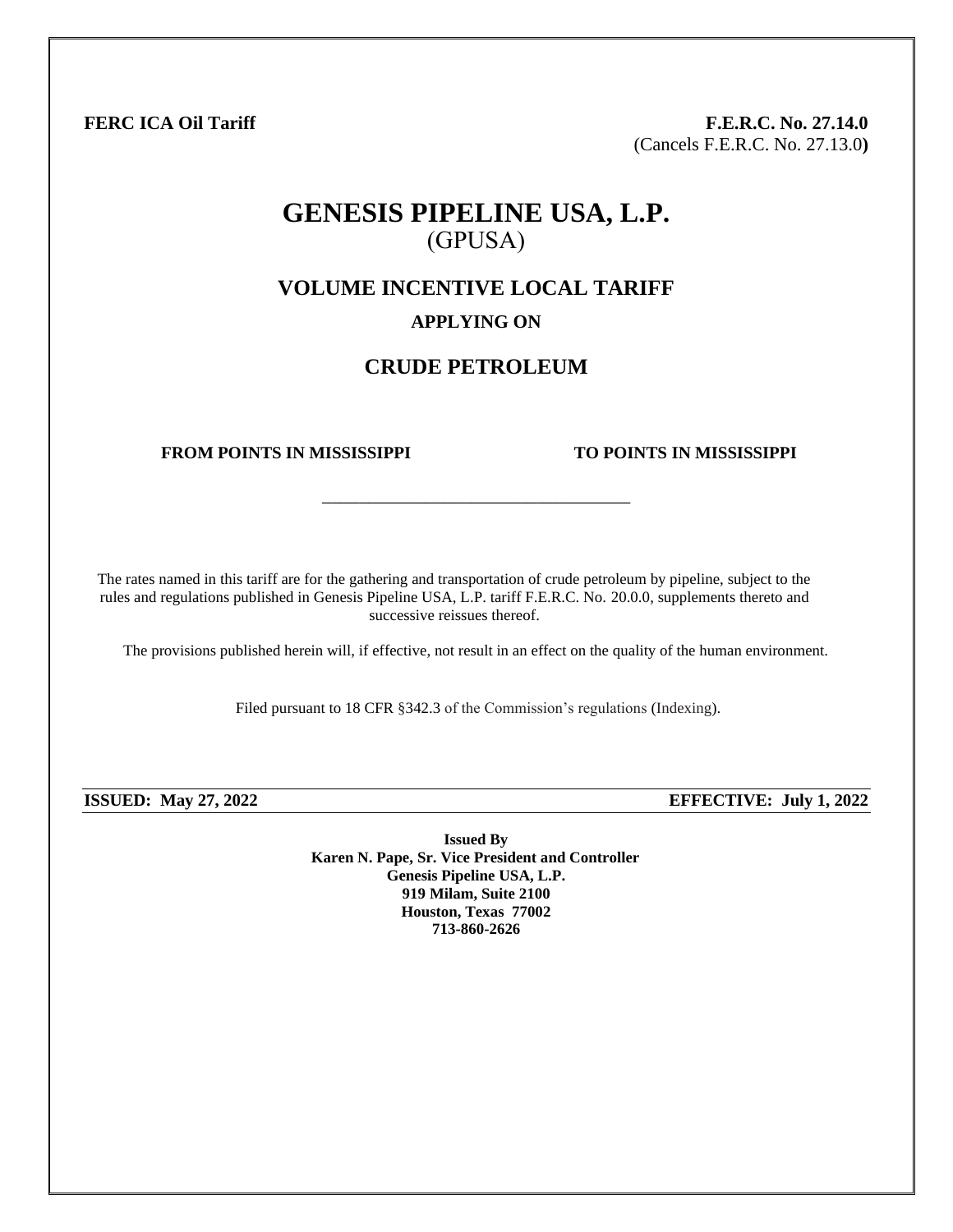#### **TABLE OF RATES**

|                             |                               | <b>TOTAL PIPELINE</b> | <b>RATE IN CENTS</b> |
|-----------------------------|-------------------------------|-----------------------|----------------------|
| <b>FROM</b>                 | <b>TO</b>                     | <b>MONTHLY</b>        | PER BARREL OF        |
| <b>RECEIPT POINTS</b>       | <b>DELIVERY POINTS</b>        | <b>THROUGHPUT</b>     | 42 U.S. GALLONS      |
| Soso, Mississippi           |                               |                       |                      |
| (Jones County)              |                               |                       |                      |
| Gwinville, Mississippi      |                               |                       |                      |
| (Jefferson Davis County)    |                               | 10,000 BPD or less    | $[I]$ 171.37         |
| Mallalieu Jct., Mississippi | Genesis' Liberty, Mississippi | $10,001 - 14,000$ BPD | $[I]$ 123.76         |
| (Lincoln County)            | Terminal                      | $14,001 - 18,000$ BPD | [I] 66.64            |
| Mallalieu, Mississippi      | (Amite County)                | $18,001 - 25,000$ BPD | $[I]$ 38.06          |
| (Lincoln County)            |                               | 25,001 and over BPD   | $[I]$ 19.02          |
| Little Creek, Mississippi   |                               |                       |                      |
| (Lincoln County)            |                               |                       |                      |
| Olive Junction, Mississippi |                               |                       |                      |
| (Amite County)              |                               |                       |                      |
| Martinville, Mississippi    |                               |                       |                      |
| (Simpson County)            |                               |                       |                      |
| Raleigh, Mississippi        |                               |                       |                      |
| (Smith County)              |                               |                       |                      |
| Soso, Mississippi           | Interconnect with the Plains  | 10,000 BPD or less    | $[I]$ 216.91         |
| (Jones County)              | Liberty Station to Mobile     | $10,001 - 14,000$ BPD | $[I]$ 169.30         |
| Gwinville, Mississippi      | Pipeline near Genesis'        | $14,001 - 18,000$ BPD | $[I]$ 112.19         |
| (Jefferson Davis County)    | Liberty, Mississippi Terminal | $18,001 - 25,000$ BPD | $[I]$ 83.61          |
| Mallalieu Jct., Mississippi | (Amite County)                | 25,001 and over BPD   | [I] 64.56            |
| (Lincoln County)            |                               |                       |                      |
| Mallalieu, Mississippi      |                               |                       |                      |
| (Lincoln County)            |                               |                       |                      |
| Little Creek, Mississippi   |                               |                       |                      |
| (Lincoln County)            |                               |                       |                      |
| Olive Junction, Mississippi |                               |                       |                      |
| (Amite County)              |                               |                       |                      |
| Martinville, Mississippi    |                               |                       |                      |
| (Simpson County)            |                               |                       |                      |
| Raleigh, Mississippi        |                               |                       |                      |
| (Smith County)              |                               |                       |                      |

#### **VOLUME INCENTIVE RATES**

I. In any calendar month in which the total volume of crude oil shipments received from the receipt locations listed above on the Mississippi System by GPUSA for delivery to GPUSA's Liberty, Mississippi Terminal (Total Pipeline Monthly Throughput) exceeds an average rate of 10,000 BPD, the following rates will apply to all volumes received by GPUSA in excess of a monthly average of 10,000 BPD for transportation of crude oil from Soso, Mississippi, Gwinville, Mississippi, Mallalieu Junction, Mississippi, Mallalieu, Mississippi, Little Creek, Mississippi, Olive Junction, Mississippi, Martinville, Mississippi and Raleigh, Mississippi to GPUSA's Liberty, Mississippi Terminal:

- a) If Total Pipeline Monthly Throughput during any given month received for all shippers exceeds an average rate of 10,000 BPD but is equal to or less than 14,000 BPD, the transportation rate for each barrel above 10,000 BPD but equal to or less than 14,000 BPD shall be [I] \$1.2376/barrel, and the transportation rate for the first 10,000 BPD shall be [I] \$1.7137/barrel.
- b) If Total Pipeline Monthly Throughput during any given month received for all shippers exceeds an average rate of 14,000 BPD but is equal to or less than 18,000 BPD, the transportation rate for each barrel above 14,000 BPD but equal to or less than 18,000 BPD shall be [I] \$0.6664/barrel, the transportation rate for each barrel exceeding 10,000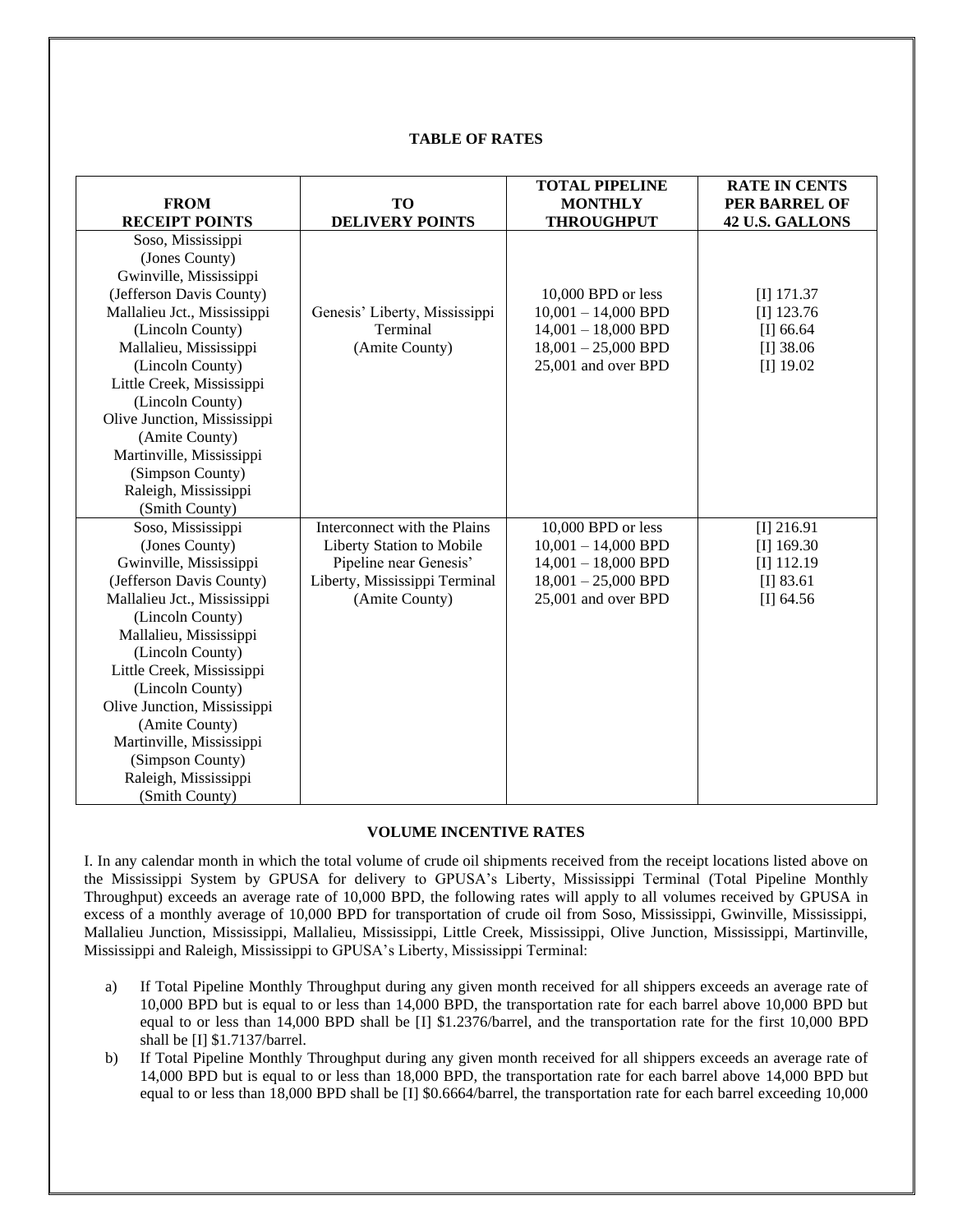BPD but equal to or less than 14,000 BPD shall be [I] \$1.2376/barrel, and the transportation rate for the first 10,000 BPD shall be [I] \$1.7137/barrel.

- c) If Total Pipeline Monthly Throughput during any given month received for all shippers exceeds an average rate of 18,000 BPD but is equal to or less than 25,000 BPD, the transportation rate for each barrel above 18,000 BPD but equal to or less than 25,000 BPD shall be [I] \$0.3806/barrel, the transportation rate for each barrel exceeding 14,000 BPD but equal to or less than 18,000 BPD shall be [I] \$0.6664/barrel, the transportation rate for each barrel exceeding 10,000 BPD but equal to or less than 14,000 BPD shall be  $[I] \$1.2376/barrel$ , and the transportation rate for the first 10,000 BPD shall be [I] \$1.7137/barrel.
- d) If Total Pipeline Monthly Throughput during any given month received for all shippers exceeds an average rate of 25,000 BPD then the transportation rate for each barrel over 25,000 barrels shall be [I] \$0.1902/barrel, the transportation rate for each barrel exceeding 18,000 BPD but equal to or less than 25,000 BPD shall be [I] \$0.3806/barrel, the transportation rate for each barrel exceeding 14,000 BPD but equal to or less than 18,000 BPD shall be [I] \$0.6664/barrel, the transportation rate for each barrel exceeding 10,000 BPD but equal to or less than 14,000 BPD shall be [I] \$1.2376/barrel, and the transportation rate for the first 10,000 BPD shall be [I] \$1.7137/barrel.

The availability of the Volume Incentive Rates set forth herein applicable to an individual shipper shall be calculated on a pro rata basis based upon the Total Pipeline Monthly Throughput of all shippers on the Mississippi System shipping to Genesis' Liberty, Mississippi Terminal. For example if Total Pipeline Monthly Pipeline Throughput of all shippers during any given month averaged 30,000 BPD and Shipper A shipped an average of 6,000 BPD, Shipper A would be charged [I] \$1.7137/barrel for 2,000 BPD, [I] \$1.2376/barrel for 800 BPD, [I] \$0.6664/barrel for 800 BPD, [I] \$0.3806/barrel for 1,400 BPD and [I] \$0.1902/barrel for 1,000 BPD. By further example, if Total Pipeline Monthly Throughput of all shippers during any given month averaged 12,000 BPD and Shipper A shipped an average of 1,200 BPD, then Shipper A would be charged [I] \$1.7137/barrel for 1000 BPD and [I] \$1.2376/barrel for 200 BPD.

II. In any calendar month in which the total volume of crude oil shipments received from the receipt locations listed above on the Mississippi System by GPUSA for delivery to GPUSA's interconnect with the Plains Liberty Station to Mobile Pipeline near GPUSA's Liberty, Mississippi Terminal (Total Pipeline Monthly Throughput) exceeds an average rate of 10,000 BPD, the following rates will apply to all volumes received by GPUSA in excess of a monthly average of 10,000 BPD for transportation of crude oil from Soso, Mississippi, Gwinville, Mississippi, Mallalieu Junction, Mississippi, Mallalieu, Mississippi, Little Creek, Mississippi, Olive Junction, Mississippi, Martinville, Mississippi and Raleigh, Mississippi to GPUSA's interconnect with the Plains Liberty Station to Mobile Pipeline near GPUSA's Liberty, Mississippi Terminal:

- a) If Total Pipeline Monthly Throughput during any given month received for all shippers exceeds an average rate of 10,000 BPD but is equal to or less than 14,000 BPD, the transportation rate for each barrel above 10,000 BPD but equal to or less than 14,000 BPD shall be [I] \$1.6930/barrel, and the transportation rate for the first 10,000 BPD shall be [I] \$2.1691/barrel.
- b) If Total Pipeline Monthly Throughput during any given month received for all shippers exceeds an average rate of 14,000 BPD but is equal to or less than 18,000 BPD, the transportation rate for each barrel above 14,000 BPD but equal to or less than 18,000 BPD shall be [I] \$1.1219/barrel, the transportation rate for each barrel exceeding 10,000 BPD but equal to or less than 14,000 BPD shall be [I] \$1.6930/barrel, and the transportation rate for the first 10,000 BPD shall be [I] \$2.1691/barrel.
- c) If Total Pipeline Monthly Throughput during any given month received for all shippers exceeds an average rate of 18,000 BPD but is equal to or less than 25,000 BPD, the transportation rate for each barrel above 18,000 BPD but equal to or less than 25,000 BPD shall be [I] \$0.8361/barrel, the transportation rate for each barrel exceeding 14,000 BPD but equal to or less than 18,000 BPD shall be [I] \$1.1219/barrel, the transportation rate for each barrel exceeding 10,000 BPD but equal to or less than 14,000 BPD shall be  $\Pi$  \$1.6930/barrel, and the transportation rate for the first 10,000 BPD shall be [I] \$2.1691/barrel.
- d) If Total Pipeline Monthly Throughput during any given month received for all shippers exceeds an average rate of 25,000 BPD then the transportation rate for each barrel over 25,000 barrels shall be [I] \$0.6456/barrel, the transportation rate for each barrel exceeding 18,000 BPD but equal to or less than 25,000 BPD shall be [I] \$0.8361/barrel, the transportation rate for each barrel exceeding 14,000 BPD but equal to or less than 18,000 BPD shall be [I] \$1.1219/barrel, the transportation rate for each barrel exceeding 10,000 BPD but equal to or less than 14,000 BPD shall be [I] \$1.6930/barrel, and the transportation rate for the first 10,000 BPD shall be [I] \$2.1691/barrel.